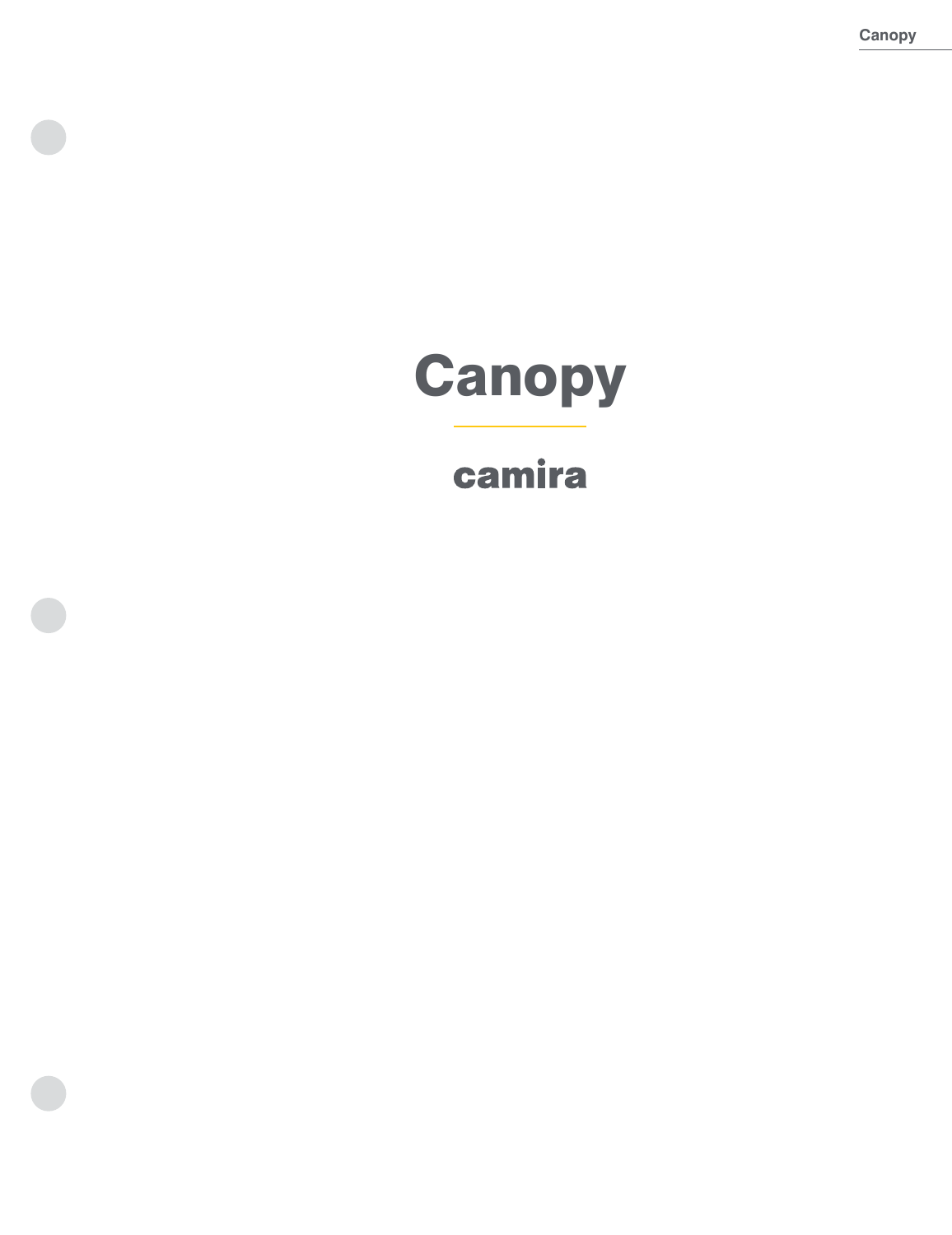# Photographic fabric scans are not color accurate. Always request actual fabric samples before ordering.

Pink CPP33



Yellow CPP<sub>34</sub>



Mushroom CPP35



CPP<sub>36</sub>



Tulip CPP25





**Tigerlily** CPP11



Gooseberry CPP07



CPP08



Petal CPP01



Berry CPP03



Dewdrop CPP05



Pacific CPP39



Admiral CPP40



Atlantic CPP38



CPP<sub>37</sub>



Evergreen



Botanic CPP06



**Corporal** CPP41



Nutmeg CPP12



Chocolate CPP24



Black CPP31